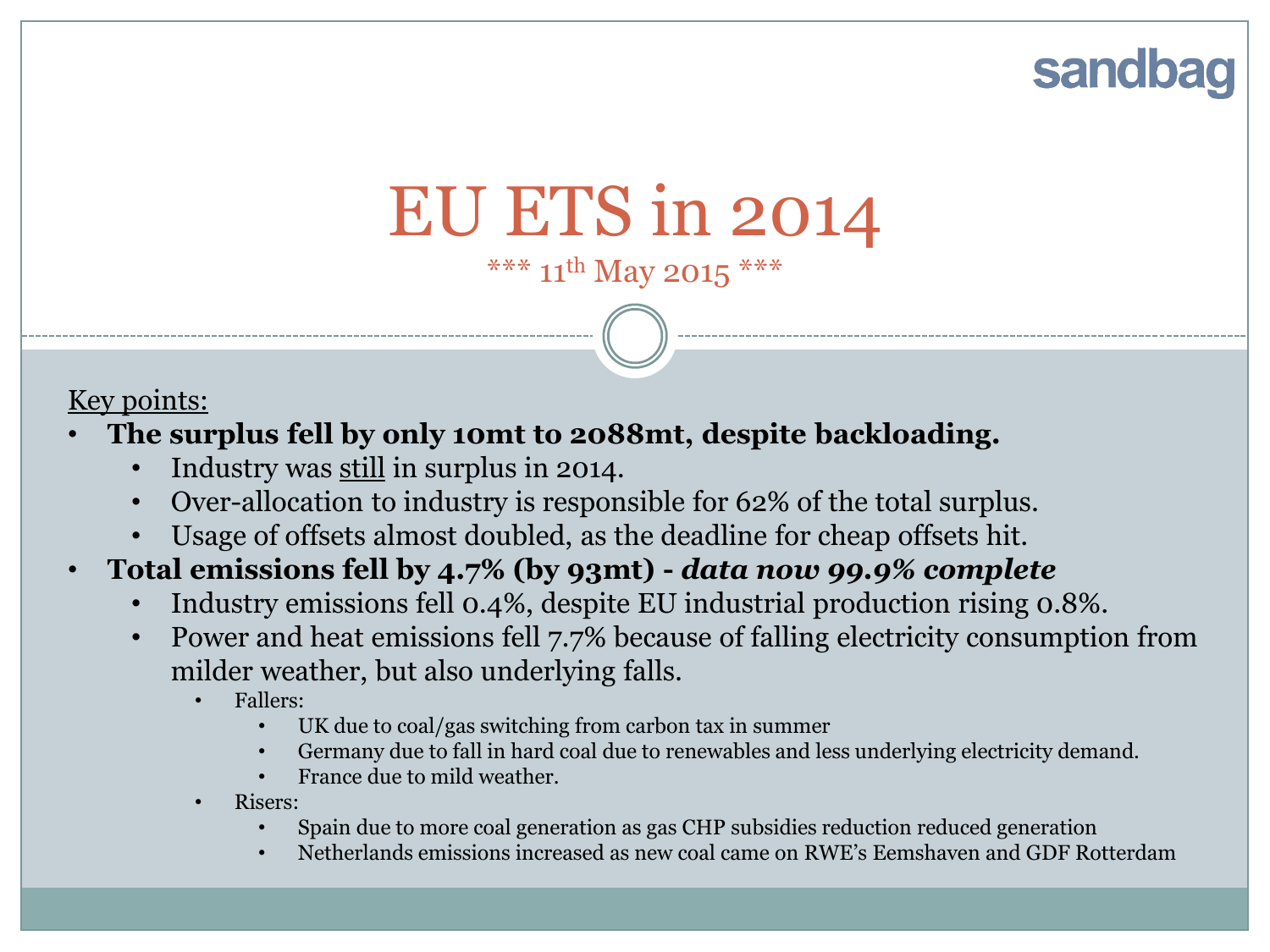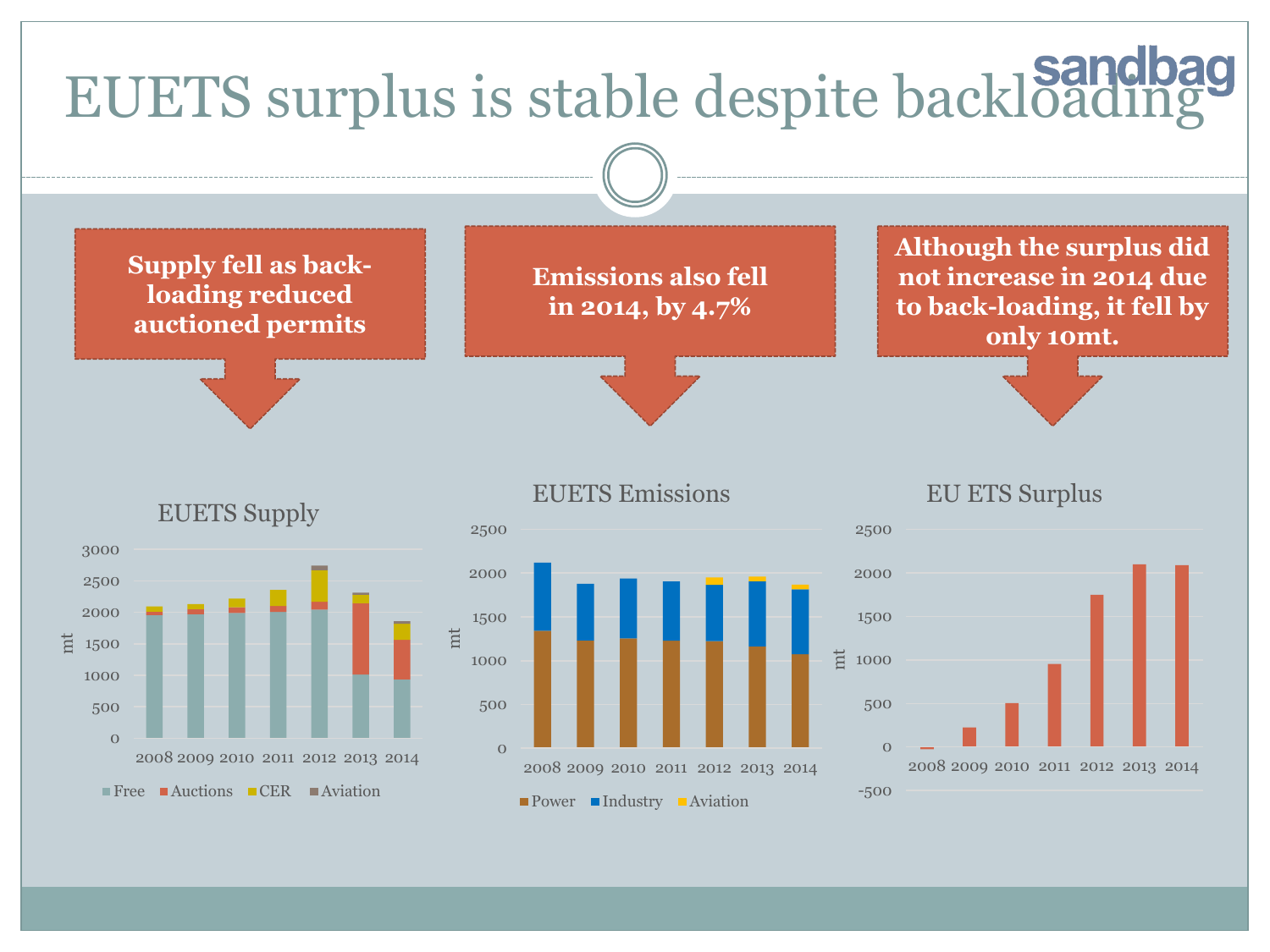

\* when including estimated CER's submitted.

\*\* Includes actual CER's submitted; CER's submitted is not available split by industry for 2013 and 2014, so this is pro rata the total.

\*\*\* Surplus free allocations, as % of emissions. Excludes CER's submitted, as this is not available.

**All figures include adjustments for notified heat and waste gas transfers.** Excludes all power installations, as defined on the last slide.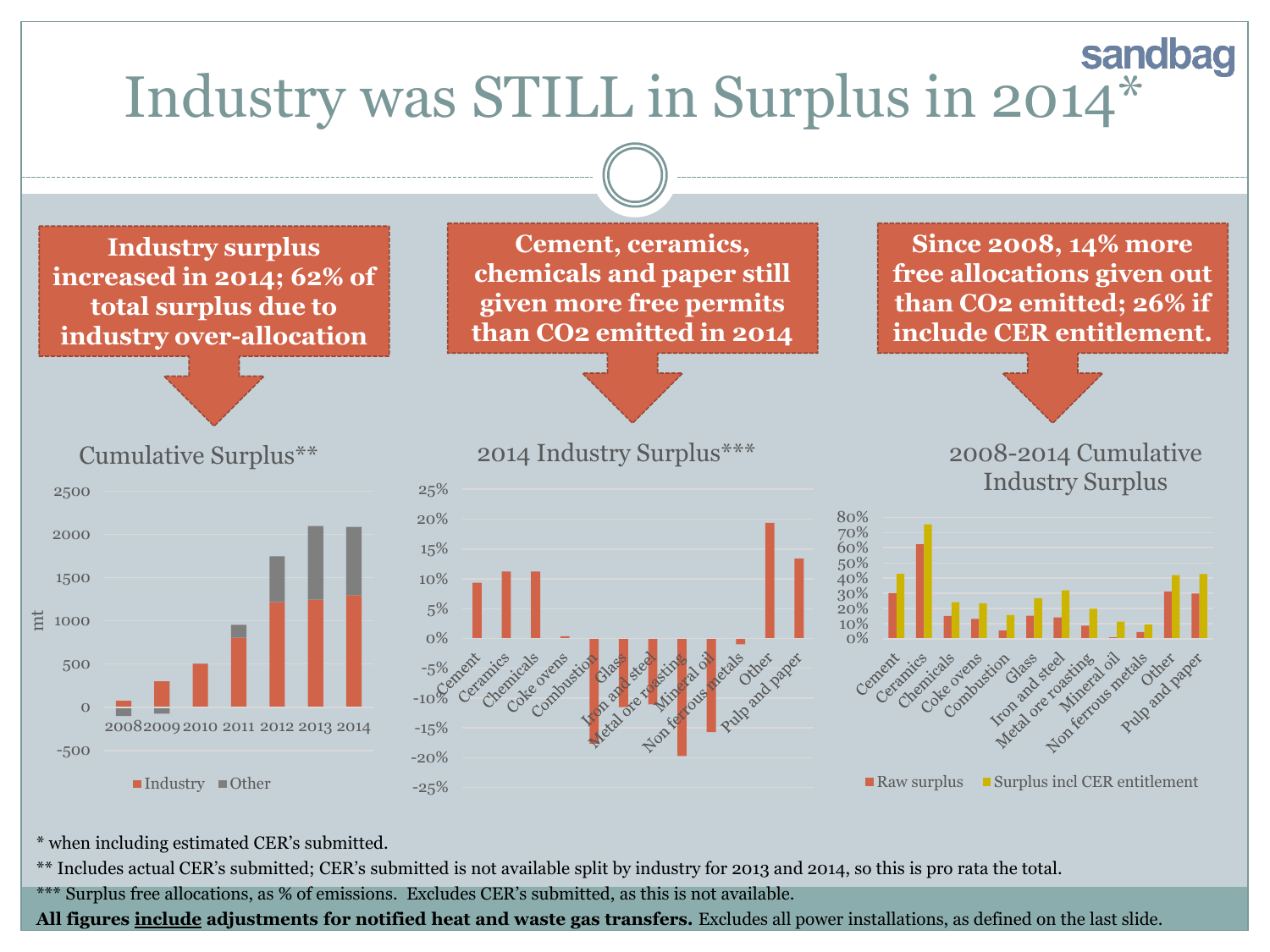## sandbag

## EUETS summary table

| <b>Supply</b> |               |                 |                 | <b>Demand</b>                |                        |  | <b>Total Surplus</b>      |                              |                              |                           |        |                        |
|---------------|---------------|-----------------|-----------------|------------------------------|------------------------|--|---------------------------|------------------------------|------------------------------|---------------------------|--------|------------------------|
|               | Free<br>alloc | <b>Auctions</b> | <b>Aviation</b> | <b>CER</b> (inc<br>aviation) | Total<br><b>Supply</b> |  | <b>Power</b><br>emissions | <b>Industry</b><br>emissions | <b>Aviation</b><br>emissions | <b>Total</b><br>emissions | Annual | Cumu-<br><b>lative</b> |
|               | <b>EUETL</b>  | <b>EUETL</b>    | Sandbag         | EUETL; regis                 |                        |  | <b>EUETL</b>              | <b>EUETL</b>                 | <b>EUETL</b>                 | <b>EUETL</b>              |        |                        |
| 2008          | 1958          | 53              | 0               | 83                           | 2094                   |  | 1342                      | 778                          |                              | 2120                      | $-26$  | $-26$                  |
| 2009          | 1970          | 79              | $\mathbf{0}$    | 82                           | 2131                   |  | 1232                      | 648                          |                              | 1880                      | 251    | 225                    |
| 2010          | 1989          | 92              | $\mathbf{0}$    | 137                          | 2218                   |  | 1254                      | 685                          |                              | 1939                      | 279    | 505                    |
| 2011          | 2008          | 93              | $\mathbf{0}$    | 254                          | 2355                   |  | 1229                      | 675                          |                              | 1904                      | 450    | 955                    |
| 2012          | 2045          | 125             | 73              | 501                          | 2744                   |  | 1224                      | 643                          | 84                           | 1951                      | 793    | 1748                   |
| 2013          | 1011          | 1136            | 32              | 133                          | 2312                   |  | 1163                      | 744                          | 53                           | 1961                      | 350    | 2098                   |
| 2014          | 934           | 628             | 42              | 256                          | 1860                   |  | 1074                      | 741                          | 55                           | 1870                      | $-10$  | 2088                   |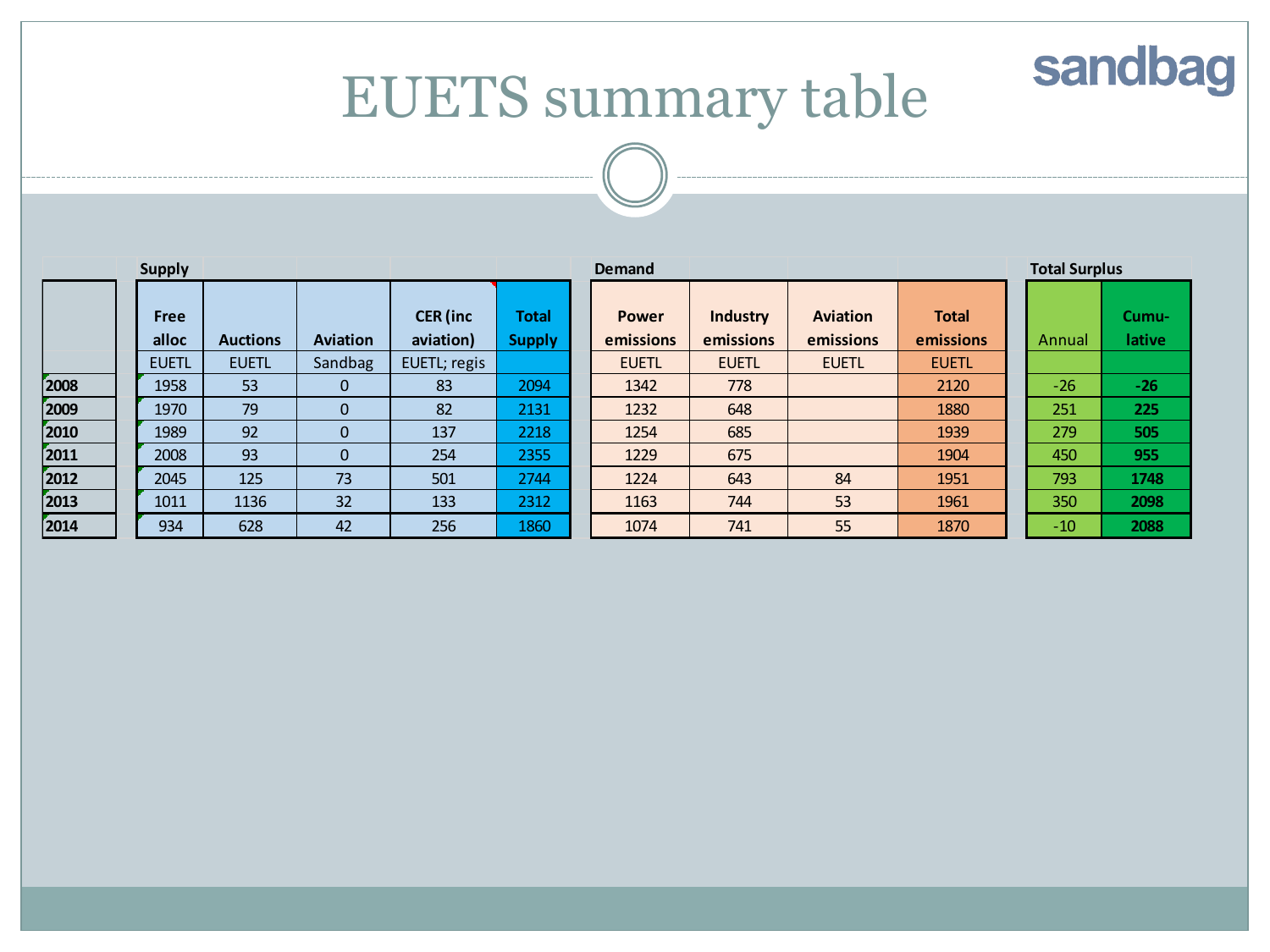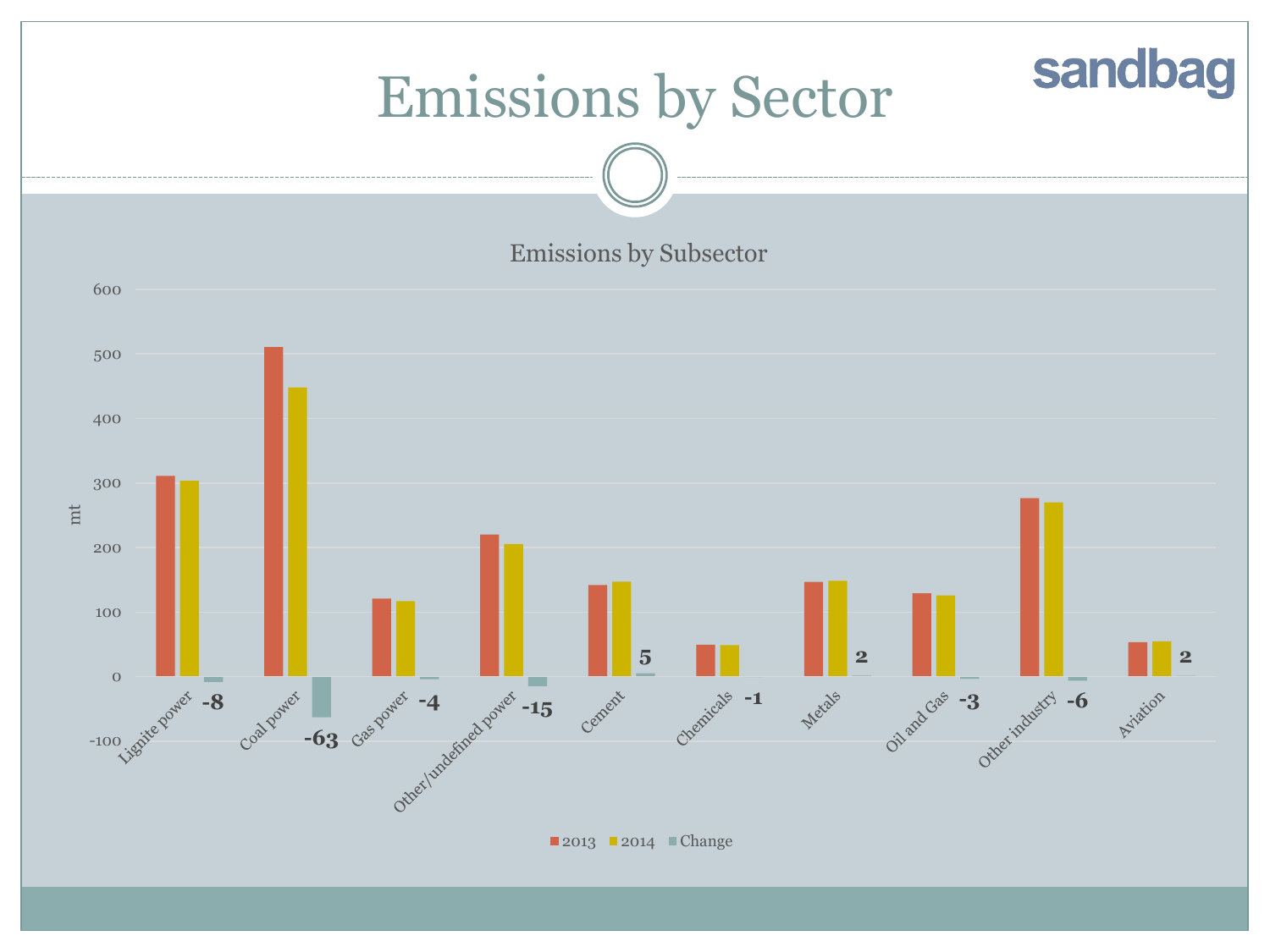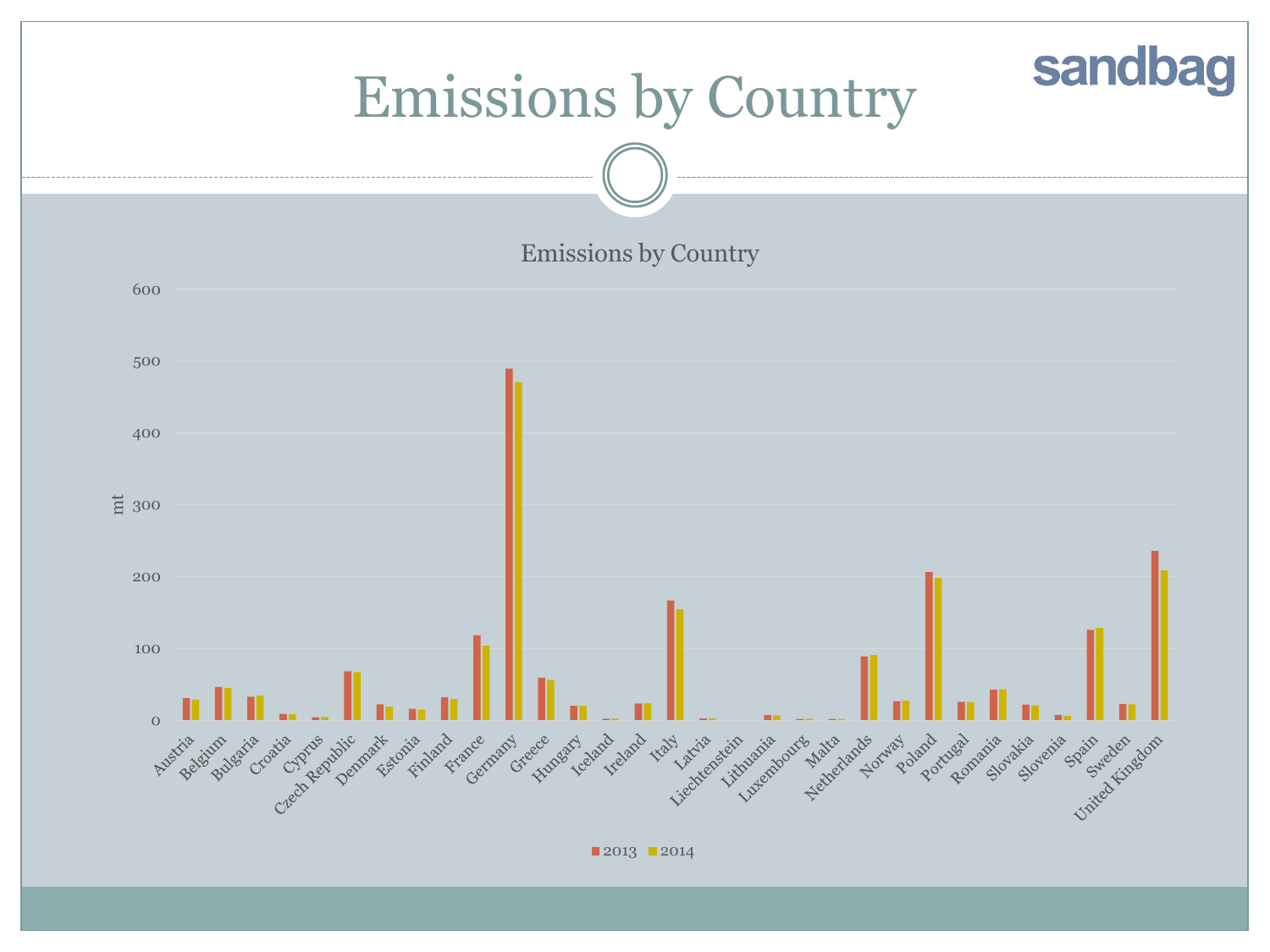## Top Emitters

| <i>Installation</i>                         | <b>Country</b> |              |        |    | 2014 emissions  % y-o-y chg   2014 rank   Change vs 2013 |
|---------------------------------------------|----------------|--------------|--------|----|----------------------------------------------------------|
| PGE GIEK S.A. Oddział Elektrownia Bełchatów | Poland         | 36,886,458   | $-1%$  |    |                                                          |
| <b>Kraftwerk Neurath</b>                    | Germany        | 32,439,101   | $-2%$  |    |                                                          |
| <b>Kraftwerk Niederaußem</b>                | <b>Germany</b> | 27, 244, 773 | $-8%$  | 3  |                                                          |
| Kraftwerk Jänschwalde                       | <b>Germany</b> | 24, 196, 146 | $-5%$  | 4  |                                                          |
| <b>Kraftwerk Weisweiler</b>                 | Germany        | 16,852,497   | $-10%$ | 5  | $+1$                                                     |
| <b>Drax Power Station</b>                   | <b>UK</b>      | 16,595,193   | $-18%$ | 6  | $-1$                                                     |
| CENTRALE TERMOELETTRICA DI BRINDISI SUD     | Italy          | 11,972,979   | $1\%$  |    | $+1$                                                     |
| <b>Kraftwerk Lippendorf</b>                 | Germany        | 11,904,182   | 1%     | 8  | $+1$                                                     |
| <b>DEH S.A. TPS AGIOS DIMITRIOS</b>         | lGreece        | 11,810,688   | $-10%$ | 9  | $-2$                                                     |
| <b>Kraftwerk Schwarze Pumpe</b>             | Germany        | 11,582,879   | 3%     | 10 | $+1$                                                     |





10 year of the EU ETS: Who are the biggest emitters in 2014? The same as in 2005! Will it be the same in 10 years' time?!

sandbag

Top 6 in 2005 Top 6 in 2014 1 Bełchatów — a Bełchatów 2 Niederaußem 2 2 Neurath 3 Jänschwalde 3 Niederaußem 4 Drax 4 Jänschwalde 5 Weisweiler  $\leftarrow$  5 Weisweiler  $6$  Neurath  $6$  Drax